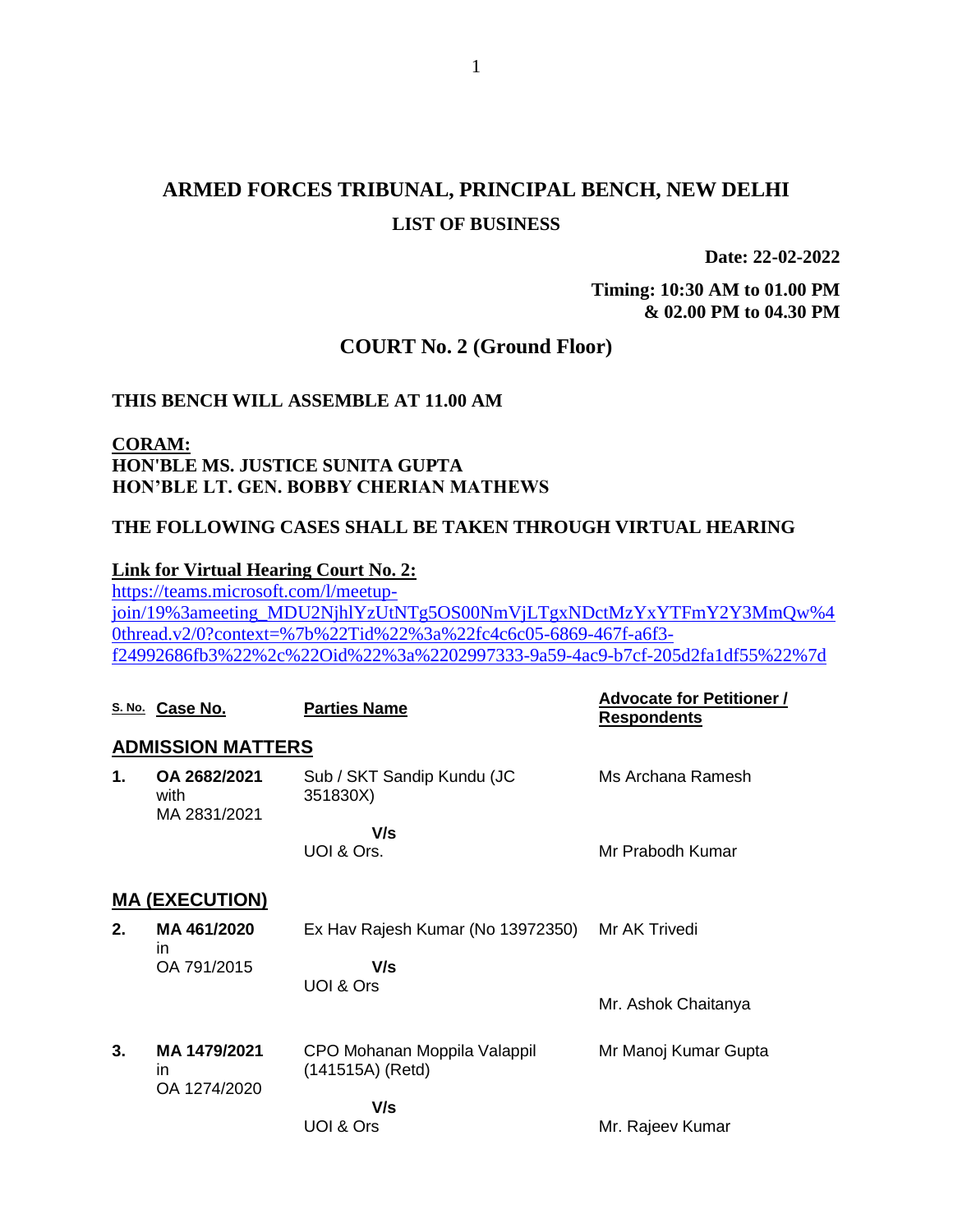|    | <b>MA (OTHERS)</b>                                                               |                                                                      |                     |
|----|----------------------------------------------------------------------------------|----------------------------------------------------------------------|---------------------|
| 4. | MA 219/2022<br>& MA 220/2022<br>in.                                              | Ex Hav Chhatar Pal Singh (Deceased) Mr S M Dalal<br>(No. 13937165-M) |                     |
|    | 2197/2020<br>in.<br>OA 518/2019                                                  | V/s<br>UOI & Ors                                                     | Mr. Arvind Patel    |
|    | <b>Pleadings Not Complete</b>                                                    |                                                                      |                     |
| 5. | OA 1586/2018                                                                     | Ex Sig/man Prabhat Ranjan Srivastav                                  | Mr. Kshatrshal Raj  |
|    |                                                                                  | V/s<br>UOI & Ors.                                                    | Mr. J S Rawat       |
|    | <b>FOR FINAL HEARING</b>                                                         |                                                                      |                     |
| 6. | OA 665/2017<br>with                                                              | Ex Sgt Ramesh E                                                      | Mr. Praveen Kumar   |
|    | MA 565/2017                                                                      | V/s<br>UOI & Ors.                                                    | Mr Ashok Chaitanya  |
| 7. | OA 1530/2018                                                                     | Smt. Chandrawati Devi Wd/O Late Ex<br>Sep Babu Ram (No 13800430)     | Mr. Manoj Kr. Gupta |
|    |                                                                                  | V/s                                                                  |                     |
|    |                                                                                  | UOI & Ors.                                                           | Mr. Ashok Chaitanya |
|    | <b>PART HEARD</b>                                                                |                                                                      |                     |
| 8. | OA (Appeal)<br>1978/2019<br>with                                                 | Ex Sep Surendra Singh<br>(No.149367752M)                             | Mr. Ajit Kakkar     |
|    | MA 2677/2021 &<br>2854/2019<br>OA (Appeal)<br>1/2019 (RB, Jaipur)<br>(End of the | V/s<br>UOI & Ors.                                                    | Mr Shyam Narayan    |

**board)**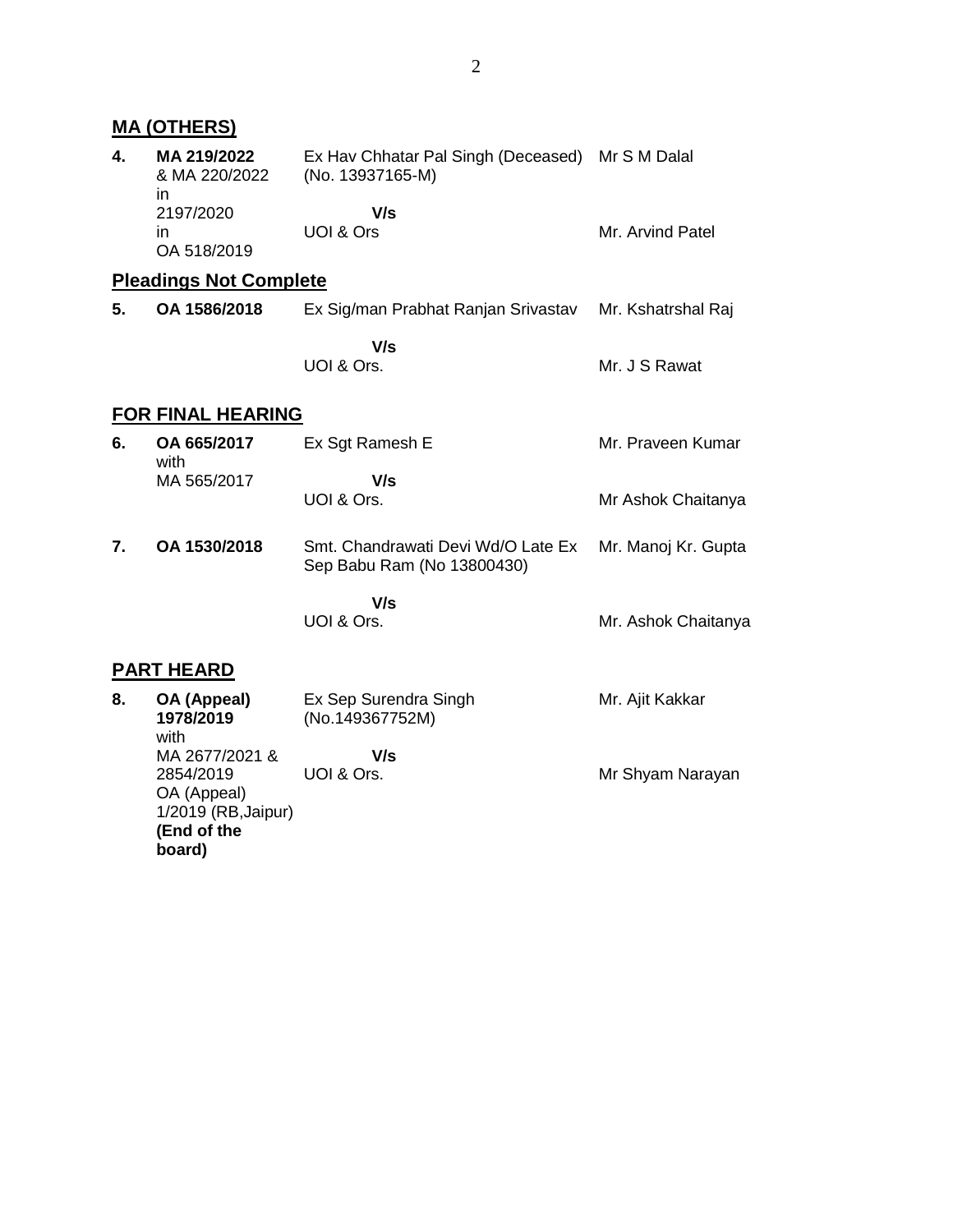# **ARMED FORCES TRIBUNAL, PRINCIPAL BENCH, NEW DELHI LIST OF BUSINESS**

**Date: 22-02-2022**

**Timing: 10:30 AM to 01.00 PM & 02.00 PM to 04.30 PM**

# **COURT No. 3 (First Floor)**

## **THIS BENCH WILL ASSEMBLE AT 11.00 AM**

**CORAM:**

## **HON'BLE MS. JUSTICE ANJANA MISHRA HON'BLE LT. GEN. P. M. HARIZ**

## **THE FOLLOWING CASES SHALL BE TAKEN THROUGH VIRTUAL HEARING**

### **Link for Virtual Hearing Court No. 3:**

[https://teams.microsoft.com/l/meetup](https://teams.microsoft.com/l/meetup-join/19%3ameeting_ZWEyMWQ3OWUtOTgzNS00YzYyLWJmNGMtNzFlYjM1NzM4NTk3%40thread.v2/0?context=%7b%22Tid%22%3a%22fc4c6c05-6869-467f-a6f3-f24992686fb3%22%2c%22Oid%22%3a%2202997333-9a59-4ac9-b7cf-205d2fa1df55%22%7d)[join/19%3ameeting\\_ZWEyMWQ3OWUtOTgzNS00YzYyLWJmNGMtNzFlYjM1NzM4NT](https://teams.microsoft.com/l/meetup-join/19%3ameeting_ZWEyMWQ3OWUtOTgzNS00YzYyLWJmNGMtNzFlYjM1NzM4NTk3%40thread.v2/0?context=%7b%22Tid%22%3a%22fc4c6c05-6869-467f-a6f3-f24992686fb3%22%2c%22Oid%22%3a%2202997333-9a59-4ac9-b7cf-205d2fa1df55%22%7d) [k3%40thread.v2/0?context=%7b%22Tid%22%3a%22fc4c6c05-6869-467f-a6f3](https://teams.microsoft.com/l/meetup-join/19%3ameeting_ZWEyMWQ3OWUtOTgzNS00YzYyLWJmNGMtNzFlYjM1NzM4NTk3%40thread.v2/0?context=%7b%22Tid%22%3a%22fc4c6c05-6869-467f-a6f3-f24992686fb3%22%2c%22Oid%22%3a%2202997333-9a59-4ac9-b7cf-205d2fa1df55%22%7d) [f24992686fb3%22%2c%22Oid%22%3a%2202997333-9a59-4ac9-b7cf-](https://teams.microsoft.com/l/meetup-join/19%3ameeting_ZWEyMWQ3OWUtOTgzNS00YzYyLWJmNGMtNzFlYjM1NzM4NTk3%40thread.v2/0?context=%7b%22Tid%22%3a%22fc4c6c05-6869-467f-a6f3-f24992686fb3%22%2c%22Oid%22%3a%2202997333-9a59-4ac9-b7cf-205d2fa1df55%22%7d)[205d2fa1df55%22%7d](https://teams.microsoft.com/l/meetup-join/19%3ameeting_ZWEyMWQ3OWUtOTgzNS00YzYyLWJmNGMtNzFlYjM1NzM4NTk3%40thread.v2/0?context=%7b%22Tid%22%3a%22fc4c6c05-6869-467f-a6f3-f24992686fb3%22%2c%22Oid%22%3a%2202997333-9a59-4ac9-b7cf-205d2fa1df55%22%7d)

|    | S. No. Case No.                    | <b>Parties Name</b>                                                 | <b>Advocate for Petitioner /</b><br><b>Respondents</b> |  |  |  |  |  |
|----|------------------------------------|---------------------------------------------------------------------|--------------------------------------------------------|--|--|--|--|--|
|    | <b>ADMISSION MATTERS</b>           |                                                                     |                                                        |  |  |  |  |  |
| 1. | OA 162/2022                        | Ex LRO (Spl) Ajay Kumar (No 214054- Mr Ved Prakash & Devendra<br>N) | Kumar                                                  |  |  |  |  |  |
|    |                                    | V/s                                                                 |                                                        |  |  |  |  |  |
|    |                                    | UOI & Ors.                                                          | None                                                   |  |  |  |  |  |
| 2. | OA 169/2022<br>with<br>MA 240/2022 | Smt Lachmi Devi Wd/o Ex Gdr<br>Mukhtiar Singh (2646202)             | Mr Manoj Kr Gupta                                      |  |  |  |  |  |
|    |                                    | V/s                                                                 |                                                        |  |  |  |  |  |
|    |                                    | UOI & Ors.                                                          | None                                                   |  |  |  |  |  |
| 3. | OA 170/2022<br>with<br>MA 241/2022 | Ex Sep Manoj Kumar (10316159 L)                                     | Mr Ved Prakash & Mr Devendra<br>Kumar                  |  |  |  |  |  |
|    |                                    | V/s                                                                 |                                                        |  |  |  |  |  |
|    |                                    | UOI & Ors.                                                          | None                                                   |  |  |  |  |  |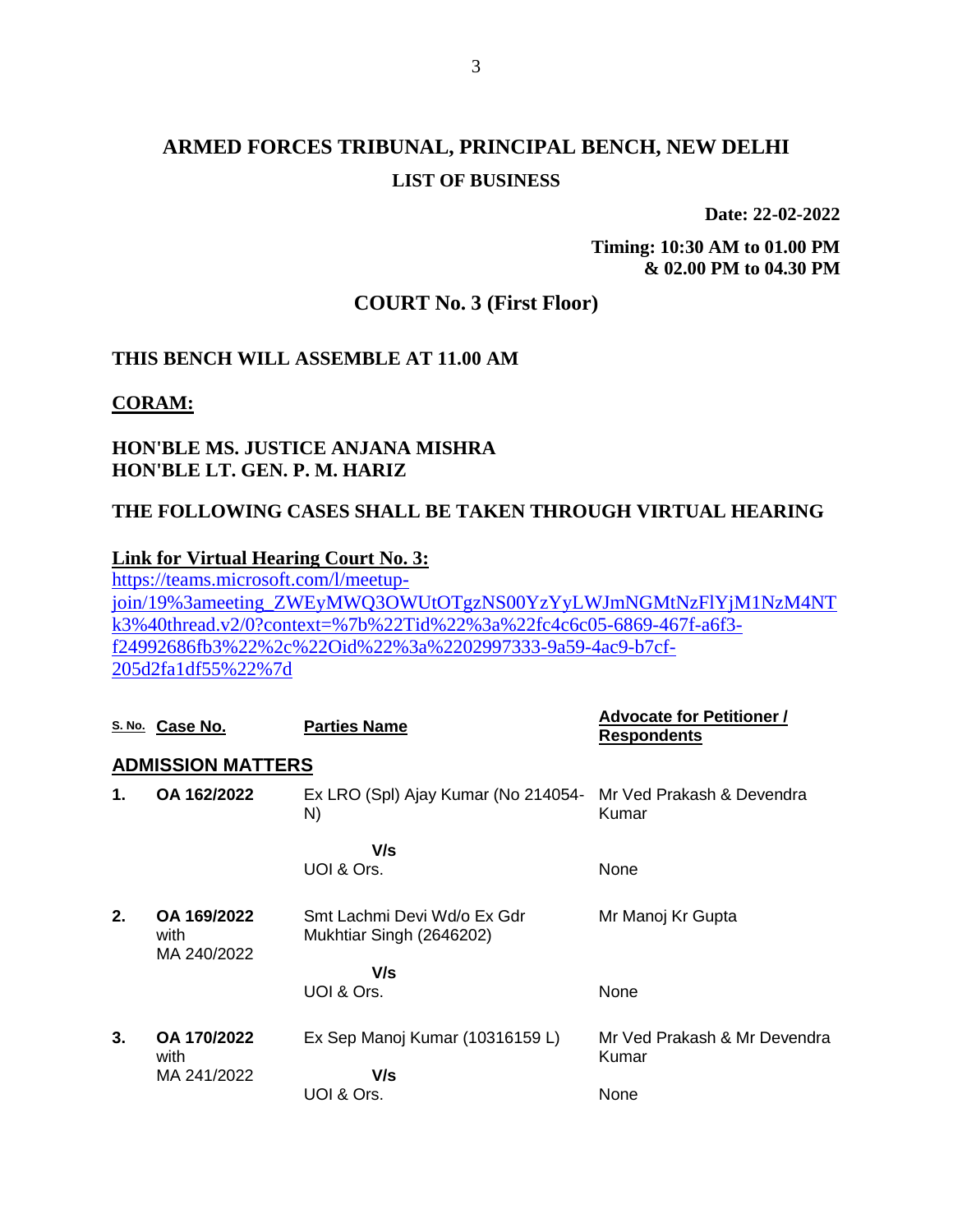**4. OA 171/2022** with MA 242/2022 (775405 A) JWO Rajesh Kumar Singh Mr Bipin Bihari (Retd)  **V/s** UOI & Ors. None **5. OA 172/2022** with MA 248/2022 Nk/DSC Gobind Singh (Retd) (14236653) V/s UOI & Ors. Mr Manoj Kr Gupta None **6. OA 173/2022** with MA 249/2022 Ex Spr Bhaskara M N (15325629-F)) V/s UOI & Ors. Mr Ved Prakash & Devendra Kumar None **7. OA 175/2022** with MA 251/2022 Ex MWO Bhagwat Prasad Gupta (672198 A) V/s UOI & Ors. Ms Pallavi Awasthi & Apurva Singh None **8. OA 176/2022** Capt (TS) Hari Shankar Singh (Retd) 51048-T V/s UOI & Ors. Mr Kritendra Tiwari None **9. OA 177/2022** Col Indra Kumar Lal (Retd) ((IC 46072H) V/s UOI & Ors. Mr Shakti Chand Jaidwal None **10. OA 178/2022** Wg CDR S Sudhakaran (Retd) (S No 25973-B) V/s UOI & Ors. Mr Raj Kumar **None 11. OA 179/2022** Sgt Manish Kiran Retd (S No 792473- R) V/s UOI & Ors. Mr Raj Kumar None **12. OA 180/2022** Capt (IN ) Ravinder Singh Bala (Retd) (50876-A) V/s UOI & Ors. Mr Shakti Chand Jaidwal None